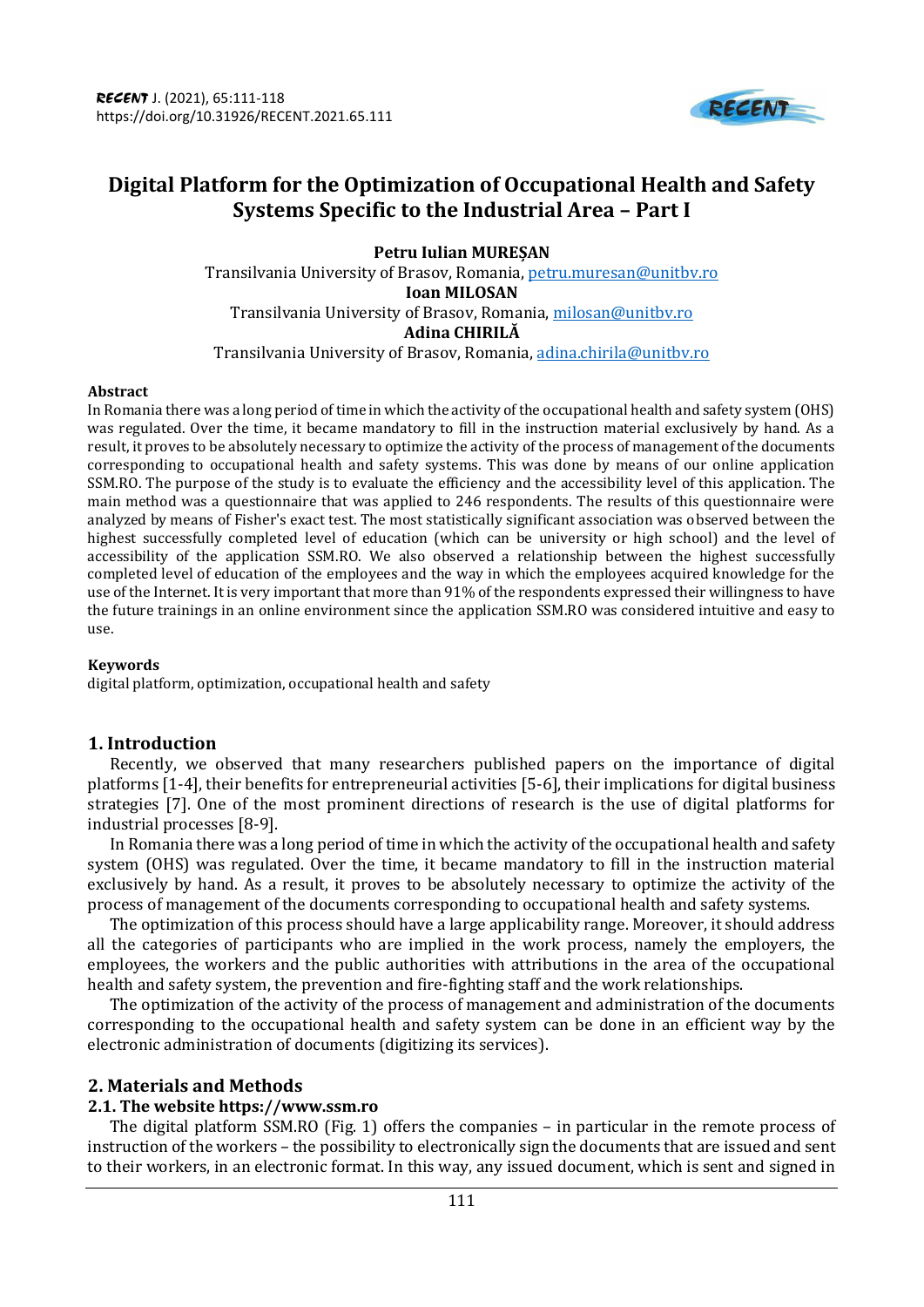electronic format complies with the requirements required by the legislation in force so that they produce the juridical effects imposed by the Law 319/ 2006, G.D 1425/ 2006, Law 208/ 2021 and the other normative acts in force, which establish norms regarding the occupational health and safety systems. Note that the certificates for remote electronic signature that are being used by the application are issued by a Romanian provider who is qualified for remote electronic signature.



Fig. 1. The structure of the application SSM.RO

The remote learning assumes that the user follows a few steps.

- 1. Sign in. The user receives an e-mail with the invitation to connect to the application. The user creates an account and has access to the application from anywhere.
- 2. The user fills in his/her profile with personal data in the account which the company has in the application. The user can be an employee, an OHS inspector or the administrator of a trading company.
- 3. The upload/ the generation of documents directly in the application.
- 4. The electronic signature; The documents are validated directly in the application by means of the qualified/ advanced electronic signature together with the creation data and the qualified electronic certificate of the employer.

At the first authentication, once the administrator or the OHS inspector from the company has confirmed his/her account, the following files have to be introduced in the profile of the company:

- OHS/ FSS documents that are specific to the activity of the company, decisions, instructions and evaluations for the workers, which have to be uploaded to the platform in Word of PDF format;
- the Revisal file, which is automatically uploaded with the data of the employees in order to fill in easily their profiles. Before uploading the Revisal file, the person who is responsible with the occupational health and safety systems can edit the fields from the profile of the employees so that their data are as complete as possible. For example, they can add columns such as e-mail address, telephone number, department, function;
- personal questionnaires for instructions in Excel format;
- the organization chart; in order to facilitate learning, we can create from the application the structure of the organization of the company, based on departments.

Once the documents are uploaded, the application can automatically generate the topics, the trainings and the testing questionnaires for the employees. Every employee will receive an e-mail with an invitation to create an account, which has to be confirmed by means of the telephone number. Then, after registration in the account, the employees can go through the training files, can solve the evaluation questionnaires, can sign them electronically at the end of the regular training session. The person who is responsible with the occupational health and safety systems can view the reports with the employees who finished the training. This person and the administrator of the company are notified by the application in order to sign the files of the employees.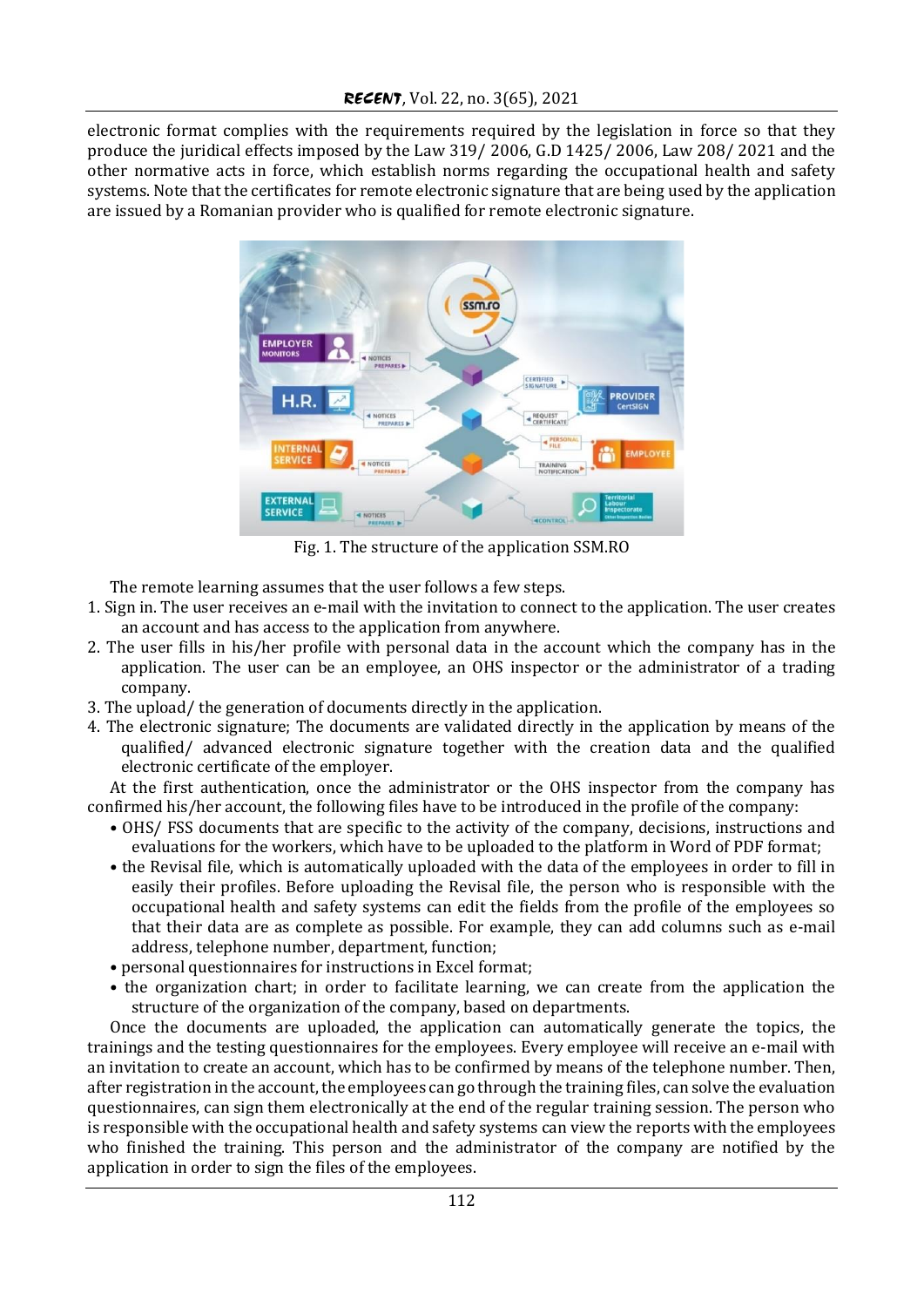Moreover, the application automatically notifies the user, by e-mail, with regards to the due date for the electronic signature of the documents, the date for the evaluation of the employees or the date for the regular medical examinations.

The application automatically generates reports with regards to: documents that have to be issued for every employee, deadlines for approval and submission, expiry dates for the trainings or any other dates regarding obligations imposed by the law in force.

When we use the application there is no numerical limit for the employees that can be handled by the platform. Whether the application will manage 1 or 10,000 employees, the company that uses the application will benefit to the same extent from all the functionalities of the platform.

## **2.2. Questionnaire - practical validation regarding the implementation of the online SSM training of the employees**

The practical validation regarding the implementation of the online training of the employees that refers to the occupational health and security systems has been done by using a case study. More precisely, we conducted experimental research regarding the implementation of the online training for the occupational health and security systems with an approximatively number of 800 employees of some companies that were randomly chosen.

After the effective training that was organized both classical (in the training room) and online, the employees were asked to submit a questionnaire reply, which contains 15 questions that are relevant for the proposed goal (remark: seven of the questions will be presented and analysed in this paper, and the remaining eight questions will be presented and analysed in a future paper).

The questions of the questionnaire are presented below.

- 1. How often do you use the Internet?
	- on a daily basis
	- very rarely
- at least once every month
- 2. Which is your age category?
	- 18 24 years old
	- 25 34 years old
	- 35 44 years old
	- 45 54 years old
	- over 55 years old
- 3. Which is the highest successfully completed level of education?
	- university
	- high school
- 4. The place where you carry out your work is
	- in the urban area
	- in the rural area
- 5. The knowledge regarding the use of the Internet were acquired
- by being enrolled in some form of education or in introductory courses regarding the use of the computer
- by individual study
- 6. On a scale from 1 to 5, how easy do you think that the access to the online training is? (1 very hard to access up to 5 - very easy to access)
	- 1 very hard
	- $\bullet$  2 hard
	- 3 medium access
	- $\bullet$  4 easy
	- 5 very easy
- 7. On a scale from 1 to 5, how efficient do you think that the online training is? (1 not efficient, up to 5 - very efficient)
	- 1 not efficient
	- 2 little efficient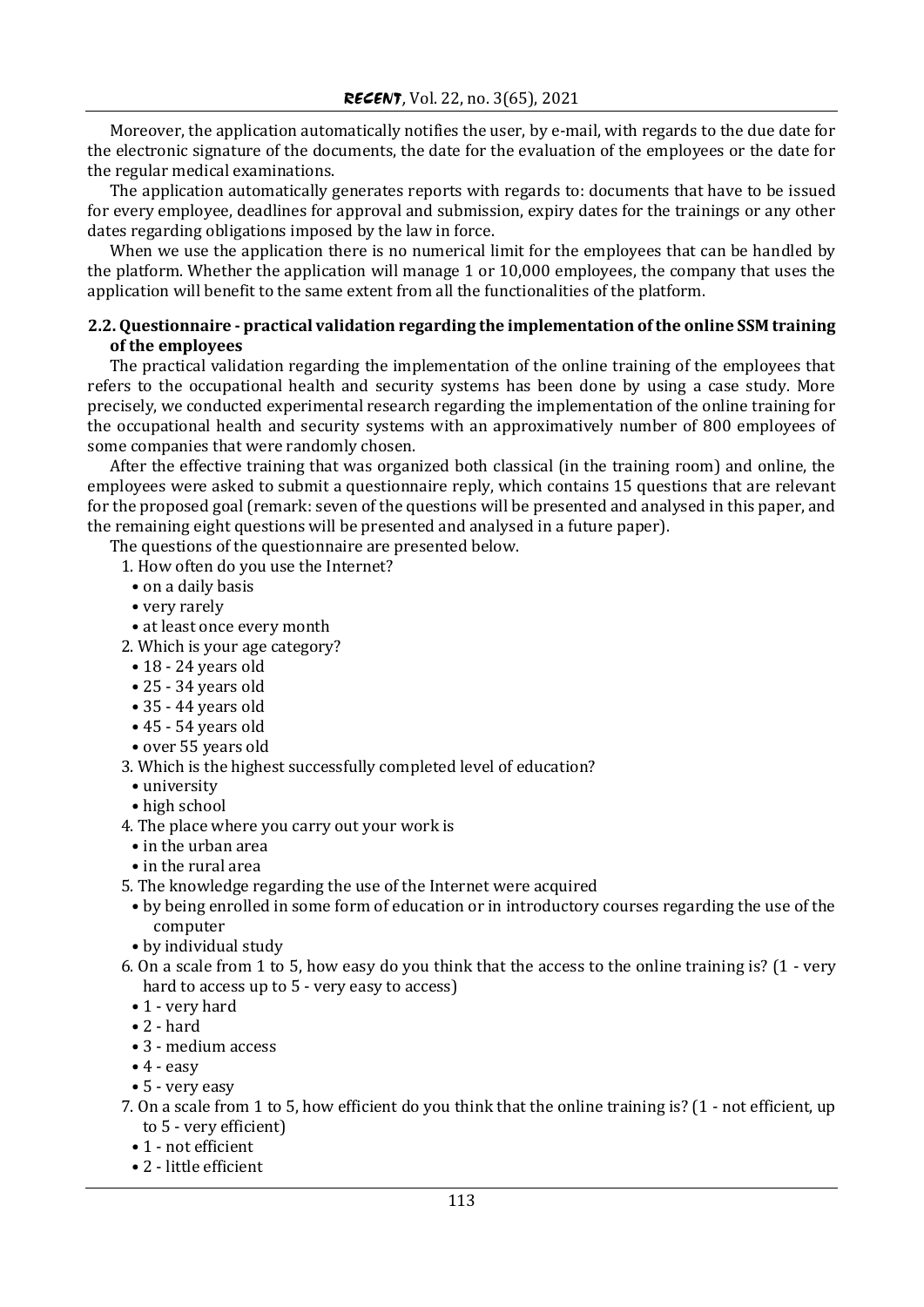- 3 medium efficiency
- 4 efficient
- 5 very efficient

## **2.3. Fisher's exact test**

We employ independence tests in order to establish if we have a significant relationship between two categorical variables. We recall two types of independence tests: the Chi-square test and the Fisher's exact test [10-12].

We cannot employ the Chi-square test if in the contingency table we have cells with expected values that are less than 5. However, we can use Fisher's exact test in this case.

Both Fisher's exact test and the Chi-square test have the same hypotheses. Namely, H0 tells us that the variables are independent and we have no relationship between them. Moreover, if we have the value of one variable, then we cannot predict the value of the other variable. On the other hand, H1 tells us that the variables are dependent and we have a relationship between them. Furthermore, if we have the value of one variable, then we can predict the value of the other variable.

We are interested in computing the p-value, which is the probability of having observations at least as extreme as the one we measured (via the samples) if the null hypothesis were true. It indicates how likely the null hypothesis is. We can also consider that it is the smallest level of significance for which the data indicate rejection of the null hypothesis. If the p-value is under the threshold of 5%, then we deduce that the observations (and thus the test statistic) are too unlikely to happen just by chance if the null hypothesis were true. Hence, we reject the null hypothesis. On the other hand, if the p-value is above the threshold of 5%, then the null hypothesis is not rejected.

# **3. Results**

## **3.1. The answers to the questionnaire**

The first question: the frequency in the use of the online environment

The question has the goal to obtain an overall picture regarding how often the employees use the online environment (Fig. 2).

From the summary of the responses, it follows that 97.56% of the respondents use the online environment on a daily basis and only 2.03% use the online environment very rarely.

Conclusion: we draw the conclusion that the implementation of a software for the online training of the employees would have a high level of addressability.

The second question: the acquisition of knowledge for the use of the Internet. The goal of the question was to obtain an overall picture regarding the acquisition of knowledge for the use of the Internet by the respondents to the questionnaire. In Figure 3 we present the answers regarding the second question.



Fig. 2. The criterion of frequency in the use of the online environment



Fig. 3. The criterion regarding the acquisition of knowledge for the use of the Internet

Conclusion: from the summary of the answers, it follows that 69.11% of the respondents have acquired knowledge for the use of the Internet by individual study and 30.89% of them were enrolled in some form of education or in introductory courses regarding the use of the computer.

The third question: the level of accessibility to online training

This question has the goal to obtain an overall picture regarding the level of accessibility to online training of the employees. In Figure 4 we present the answers to the third question.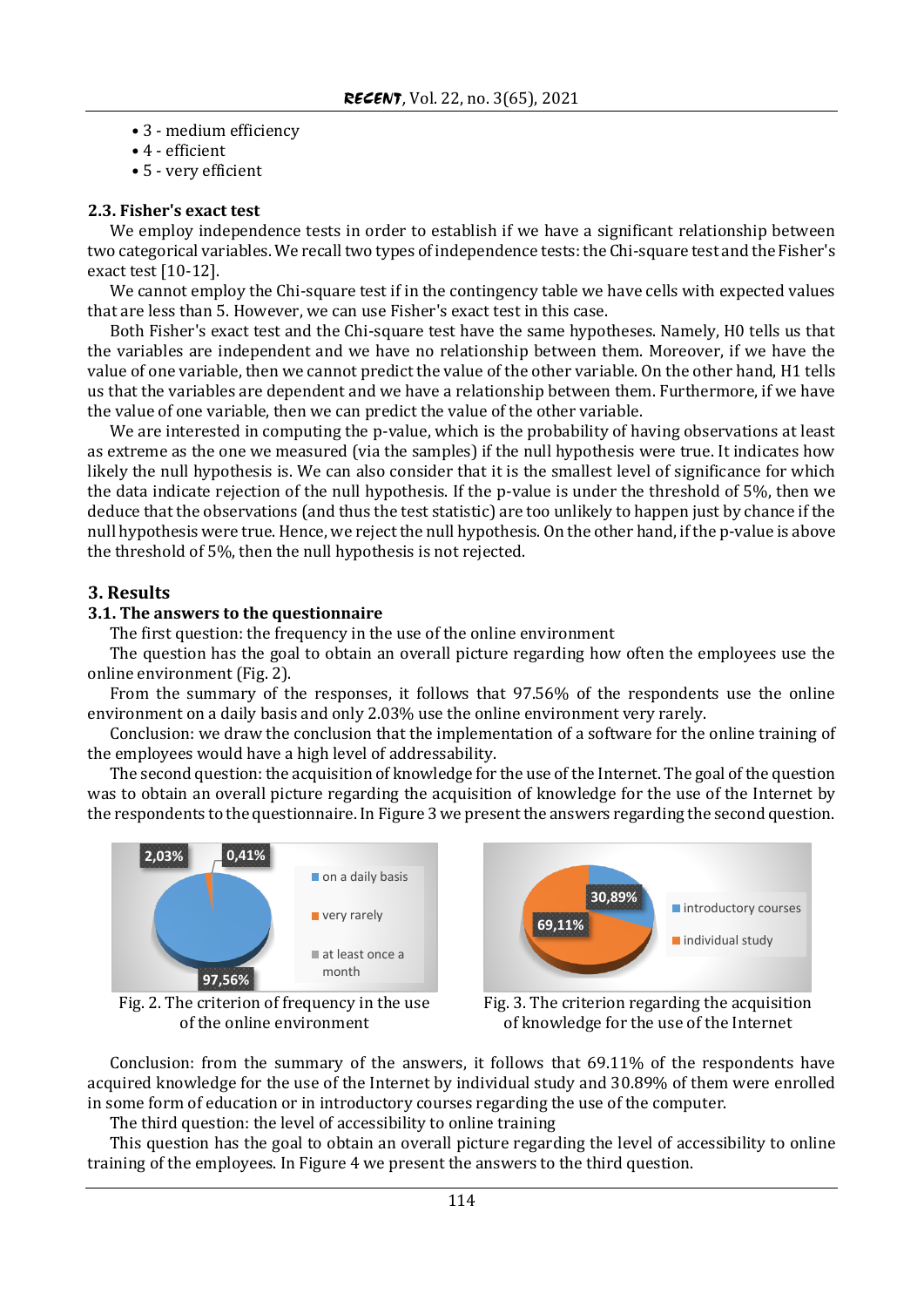From the summary of the answers, it follows that for 78.86% of the respondents the level of accessibility to online training is perceived as very easy and only for 0.41% of them it is very hard, while for 0.80% of them it is hard. Conclusion: the online training of the employees implies a high level of accessibility for the majority of the respondents.

The fourth question: the level of efficiency of online training

The question has the goal to obtain an overall picture regarding the level of efficiency of online training for the employees. In Figure 5 we present the answers to the fourth question.



Fig. 4. The criterion regarding the level of accessibility to online training



Fig. 5. The criterion regarding the level of efficiency of the online training

From the summary of the answers, it follows that for 63.01% of the respondents the level of efficiency of the online training is perceived as very efficient and only for 0.41% of them it is not efficient, while for 1.63% of them it is little efficient. Conclusion: the online training of the employees implies a high level of efficiency for the majority of the respondents.

# **3.2. Fisher's exact test**

In this section we would like to find out if there is a statistically significant association between.

- The age of the employees and the accessibility level to online instruction by means of the application SSM.RO;
- The age of the employees and the level of difficulty in employing the application SSM.RO;
- The area of the employees (urban/rural) and the fact that the online instruction by means of the application SSM.RO is more efficient than other instruction forms. The data was collected from 246 individuals.
- *3.2.1. The age of the employees and the accessibility level to online instruction by means of the application SSM.RO*

First of all, we study the relationship between the age of the employees and the accessibility level to online instruction. The age of the employees is grouped in five categories, namely 18-24, 25-34, 35-44, 45-54, >55. The accessibility level to online instruction is grouped into five categories, namely 1-very hard, 2-hard, 3-medium, 4-easy, 5-very easy. The relevant code is described in Figure 6.

```
ageAccess <- data.frame(
    geAccess <- data.trame(<br>
"age_1" = c(0, 0, 3, 6, 31),<br>
"age_2" = c(1, 1, 3, 12, 74),<br>
"age_3" = c(0, 1, 2, 10, 66),<br>
"age_4" = c(0, 0, 1, 6, 21),<br>
"age_4" = c(0, 0, 1, 6, 21),
    \begin{aligned} \text{age\_+} &= \text{C}(0, 0, 1, 0, 21), \\ \text{age\_5" &= \text{C}(0, 0, 2, 4, 2), \\ \text{row. names} &= \text{C("1-very hard", "2-hard", "3-medium", "4-easy", "5-very easy"),} \end{aligned}stringsAsFactors = FALSE
colnames (ageAccess) <- c("18-24", "25-34", "35-44", "45-54", ">55")
ageAccess
```


We describe the data in a contingency table, as can be seen in Figure 7.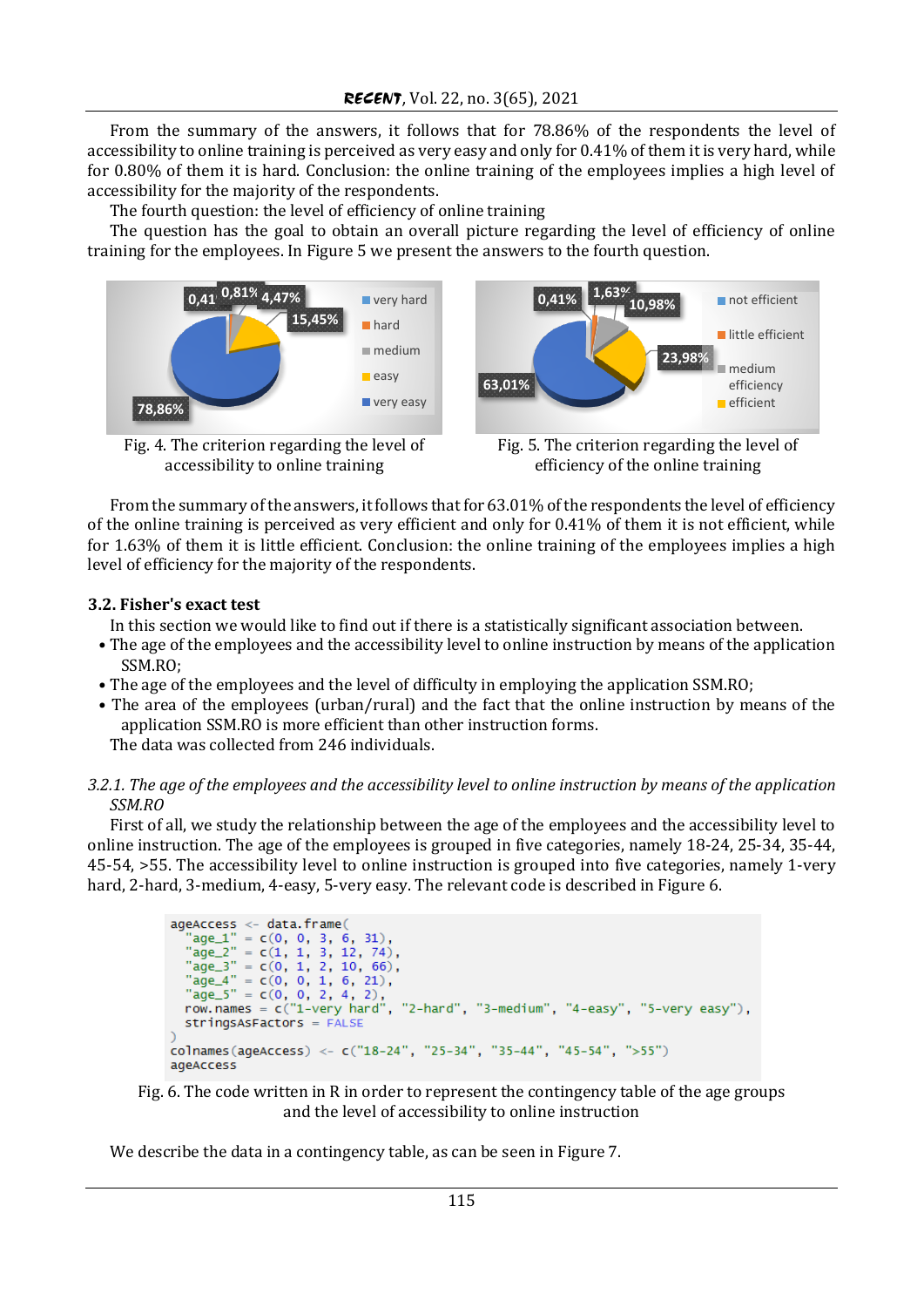| RECENT, Vol. 22, no. $3(65)$ , 2021 |  |  |  |  |  |
|-------------------------------------|--|--|--|--|--|
|-------------------------------------|--|--|--|--|--|

|             | 18-24<br>$<$ dbl> | 25-34<br>$<$ dbl> | 35-44<br>$<$ dbl> | 45-54<br><dbl></dbl> | >55<br>$<$ dbl> |
|-------------|-------------------|-------------------|-------------------|----------------------|-----------------|
| 1-very hard | 0                 |                   | o                 | 0                    | o               |
| 2-hard      | 0                 |                   |                   | Ω                    | 0               |
| 3-medium    | 3                 | з                 | 2                 |                      |                 |
| 4-easy      | 6                 | 12                | 10                | 6                    |                 |
| 5-very easy | 31                | 74                | 66                | 21                   |                 |

5 rows

Fig. 7. The figure represents the contingency table of the age groups and the level of accessibility to online instruction.

In the following, we compute the expected frequencies, by the following code in R: chisq.test(ageAccess)\$expected. The result is represented in Figure 8.

| 1-very hard 0.1626016 0.3699187 0.3211382 0.1138211 0.03252033     |  |  |                                                      |
|--------------------------------------------------------------------|--|--|------------------------------------------------------|
| 2-hard                                                             |  |  | 0.3252033 0.7398374 0.6422764 0.2276423 0.06504065   |
| 3-medium                                                           |  |  | 1.7886179 4.0691057 3.5325203 1.2520325 0.35772358   |
| 4-easy                                                             |  |  | 6.1788618 14.0569106 12.2032520 4.3252033 1.23577236 |
| 5-very easy 31.5447154 71.7642276 62.3008130 22.0813008 6.30894309 |  |  |                                                      |

Fig. 8. The expected frequencies for the table representing the age groups and the level of accessibility to online instruction.

Note that the contingency table in Figure 8 contains many cells with values below five. This shows us that the Chi-square test may be incorrect, so we should only study the Fisher's exact test. The corresponding code in R is fisher.test(ageAccess, workspace=2e7).

In R, this test gives us a p-value of 0.05928. The p-value is above the threshold of 5%, which means that the null hypothesis is not rejected. This implies that we do not reject that fact that the variables are independent. However, we do not accept the null hypothesis (the fact that there is no relationship between the age of the employees and the level of accessibility to online instruction) since the p-value is very close to the threshold.

*3.2.3. The area of the employees (urban/rural) and the fact that the online instruction by means of the application SSM.RO is more efficient than other instruction forms*

In this section we study if there is a statistically significant association between the area in which the employees operate (which can be an urban or a rural environment) and the yes/no answers of the employees to the question: is the online instruction by means of the application SSM.RO more efficient than other instruction forms?

First of all, we represent the relevant results of the online questionnaire in a 2X2 contingency table, as can be seen in Figure 9.



Fig. 9. The figure represents the contingency table of the area of the employees and the answer (yes/no) to the question of online instruction being more efficient than other instruction forms

Then we compute the corresponding expected frequencies. Note that all these values are above five (Fig. 10).

```
rural
        urban
yes 171.81707 21.182927
no47.18293 5.817073
```
Fig. 10. The expected frequencies for the table representing the area of the employees and the answer (yes/no) to the question of online instruction being more efficient than other instruction forms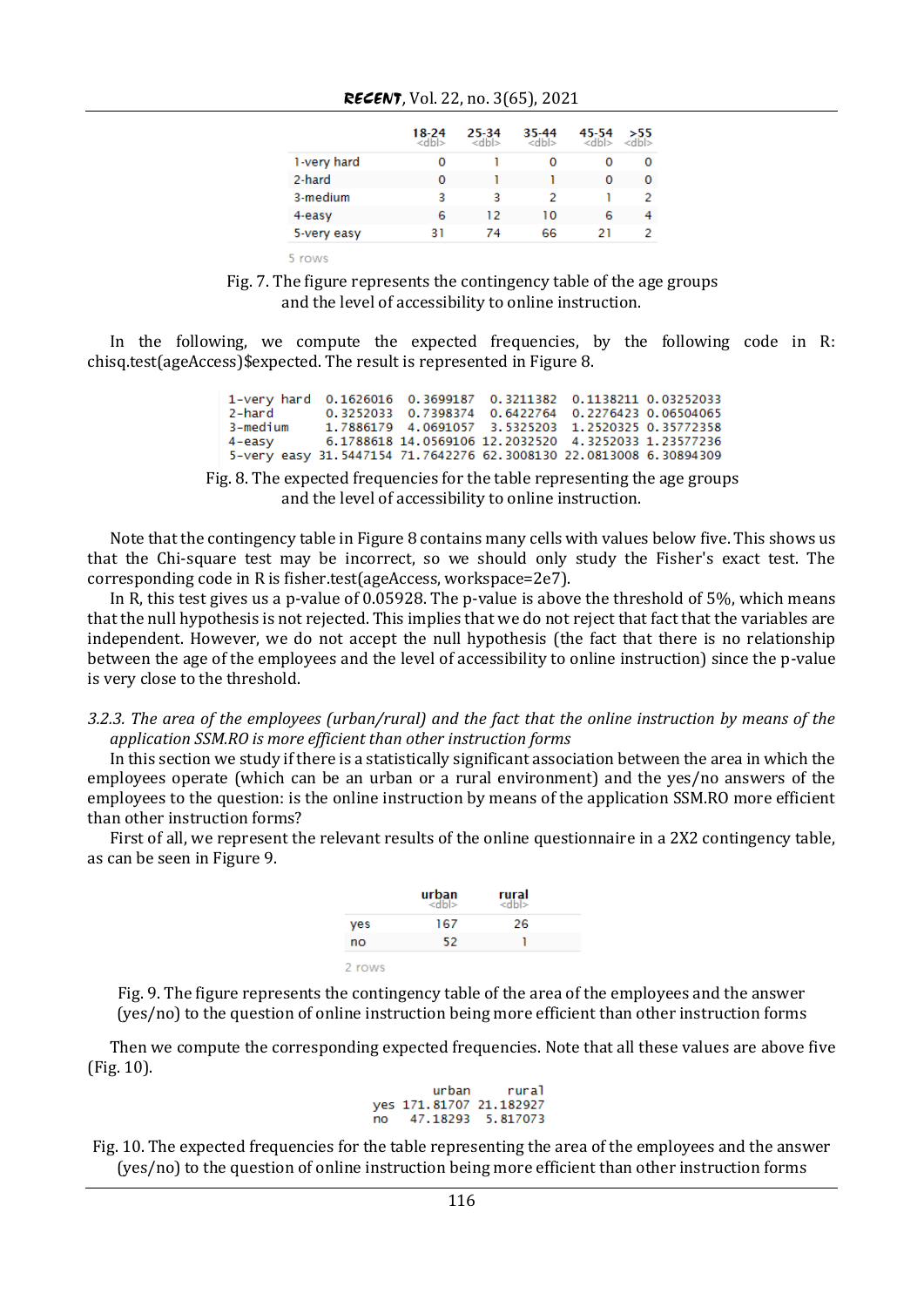Then we perform the Fisher's exact test in R, which gives us the result from Figure 11.

```
Fisher's Exact Test for Count Data
```

```
data: areaInstr
p-value = 0.01291alternative hypothesis: true odds ratio is not equal to 1
arternactic hypochesis: crae sa
0.002960962 0.794419560
sample estimates:
odds ratio
0.1241276
```
Fig. 11. Fisher's exact test for the table representing the area of the employees and the answer (yes/no) to the question of online instruction being more efficient than other instruction forms

Note that in R we can find out the confidence interval of the odds ratio. If the confidence interval of the odds ratio includes unity, then we cannot draw the conclusion that there is a difference between the two groups.

An odds ratio of 1 would mean that there is no association between the area of the employees and the opinion that online instruction is more efficient than other instruction forms. If the 95% confidence interval of the odds ratio does not include 1, then we can draw the conclusion that the association is significant. This can be seen in Figure 11.

The P-value of 0.01291 shows that we have a 1.291% risk of falsely concluding a relationship between the data. Note that this value is less than 5%, which is acceptable by convention.

*3.2.5. The highest successfully completed level of education and the acquisition of knowledge for the use of the Internet*

In this section, we study if there is a relationship between the highest successfully completed level of education of the employees and the way in which the employees acquired knowledge for the use of the Internet (by enrolling in a course or by individual study). The corresponding contingency table appears in Figure 12.

|                  | university | highschool |
|------------------|------------|------------|
| course           |            |            |
| individual study | 135        | 35         |

Fig. 12. The figure represents the contingency table of the highest successfully completed level of education and the acquisition of knowledge for the use of the Internet

We compute the expected frequencies in the table from Figure 13. Note that all the entries of the table have values above 5.

> university highschool course 63.64228 12.35772 individual study 142.35772 27.64228

Fig. 13. The expected frequencies for the table representing the highest successfully completed level of education and the acquisition of knowledge for the use of the Internet

Then we perform the Fisher's exact test in R. This can be seen in Figure 14.

2 rows

```
Fisher's Exact Test for Count Data
data: stdInt
```

```
p-value = 0.004975alternative hypothesis: true odds ratio is not equal to 1
95 percent confidence interval:
 1, 347024 12, 520207
sample estimates:
odds ratio
  3.665573
```
Fig. 14. Fisher's exact test for the table representing the highest successfully completed level of education and the acquisition of knowledge for the use of the Internet